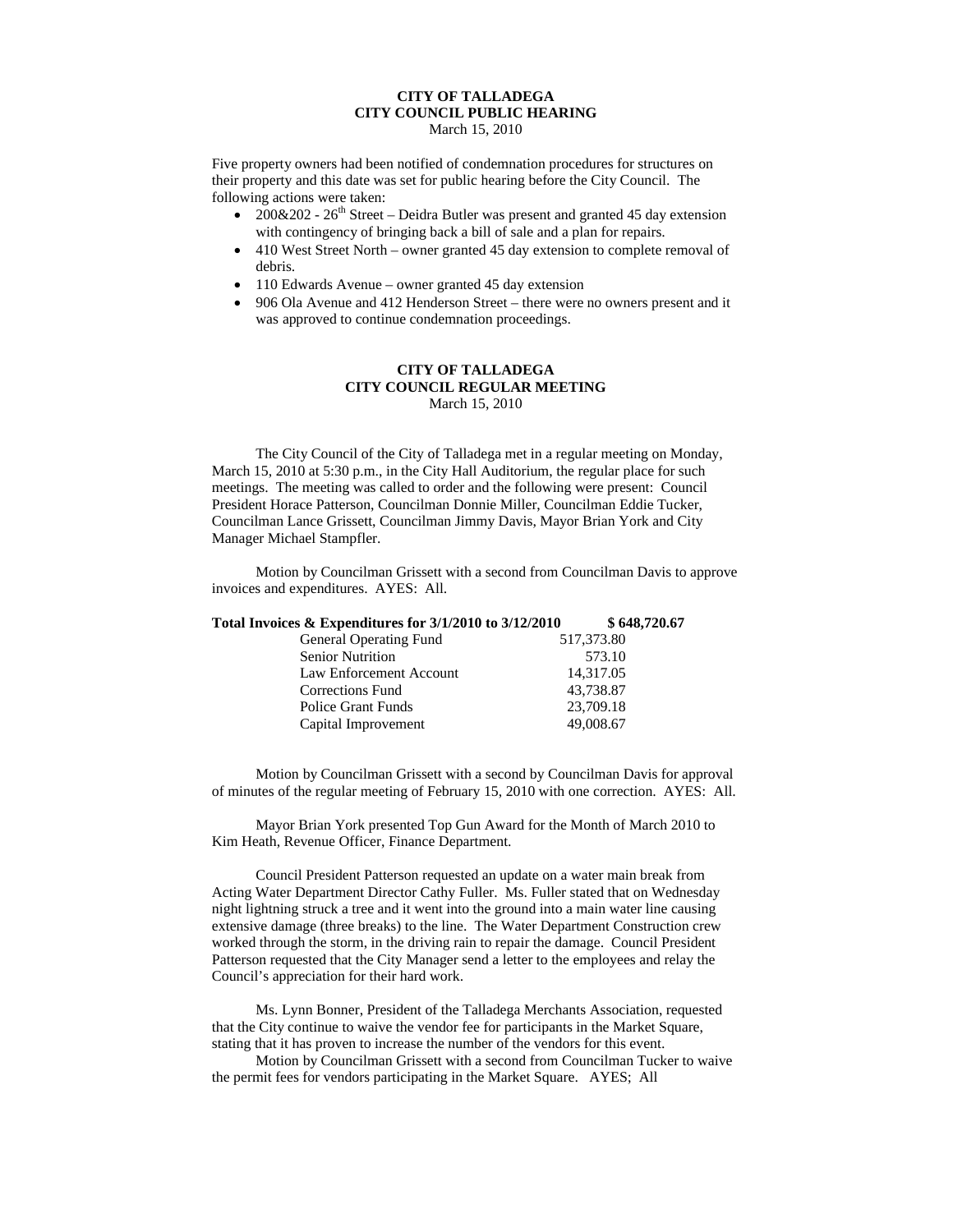Motion by Councilman Davis with a second from Councilman Miller to approve a 050 – Retail Beer and 070 – Retail Table Wine license for Walgreens located at 503 Battle Street East. AYES: All.

Councilman Tucker spoke about the Talladega College men and women basketball teams both winning the national championship this year and that a parade be set on March 27, during the Talladega 175<sup>th</sup> Celebration to honor the basketball teams. Councilman Tucker further asked that the City Council allow \$5,000 be given to the Chamber of Commerce designated for publicity costs to be given to Talladega College to help with the College's fundraising for championship rings for teams.

Motion by Councilman Tucker with a second by Councilman Grissett to present \$5,000 to the Chamber of Commerce for publicity of the Talladega College teams. AYES: Councilman Grissett, Councilman Tucker, Council President Patterson, NAY: Councilman Davis and Abstain: Councilman Miller

Councilman Tucker stated that the Talladega College signs that were requested to be put up last year commemorating that championship have not been erected yet and now this year's championship information needs to be added to the signs. It was requested that the teams attend and be honored at the Council meeting on April  $8<sup>th</sup>$ .

Motion by Councilman Grissett with a second by Councilman Davis to re-appoint Hank Fannin as Municipal Judge. AYES: All.

Parks & Recreation Director Parvin Neloms made a presentation to the City Council. Mr. Neloms stated that he believed that employee morale and pride was lost in the department when he arrived a little over a year ago. Mr. Neloms indicated that he and his staff are moving as fast as they can on revitalization projects, that the age group of 20 years of age and younger are their main focus for athletics. He stated that soccer is the most popular sport in Talladega. He indicated that he had been hampered by staffing shortages and that it was a serious problem to the programs. Council President Patterson requested that Mr. Neolms provide the Council with information on what staff was needed. Councilman Miller stated he was glad to see the programs being started and encouraged getting all the leagues under the Department programs, offering discounts to families who participated in more than sport with more than one child. Councilman Grissett asked if the swim team was being re-instated and Mr. Neloms stated that it was being revived in association with Talladega College volunteers and also working with the high school. Councilman Tucker stated that he wanted Mr. Neloms to return at the next council meeting to continue with his presentation of programs. Council President Patterson stated that there are families that cannot afford high fees for their children to participate in programs.

Motion by Councilman Grissett with a second by Councilman Davis to approve invoices and expenditures for the Water Department. AYES: Council President Patterson, Councilman Davis, Councilman Grissett and Councilman Miller; NAY: Councilman Tucker

| Water Department Expenditures for 3/3/10 to 3/11/2010 |            | \$316,543.35 |
|-------------------------------------------------------|------------|--------------|
| General Fund                                          | 311.338.38 |              |
| Coleman Circle Project                                | 5.205.00   |              |

There was some discussion about the City Manager's evaluation. It was stated that last year's instrument would be used and that because of all the budget work to be done during this time, that the evaluation would be delayed 60 days (until May).

The March 22nd Council Work Session would be changed to a regular council meeting, the March  $29<sup>th</sup>$  Work Session would not be held unless absolutely needed, and that on April  $12<sup>th</sup>$  the Public Hearing would be held for the proposed closing of the Bemiston and Brecon Recreation Centers.

There was a brief Discussion of department reorganization with an indication that it should be discussed further at the Budget Work Sessions after further consideration.